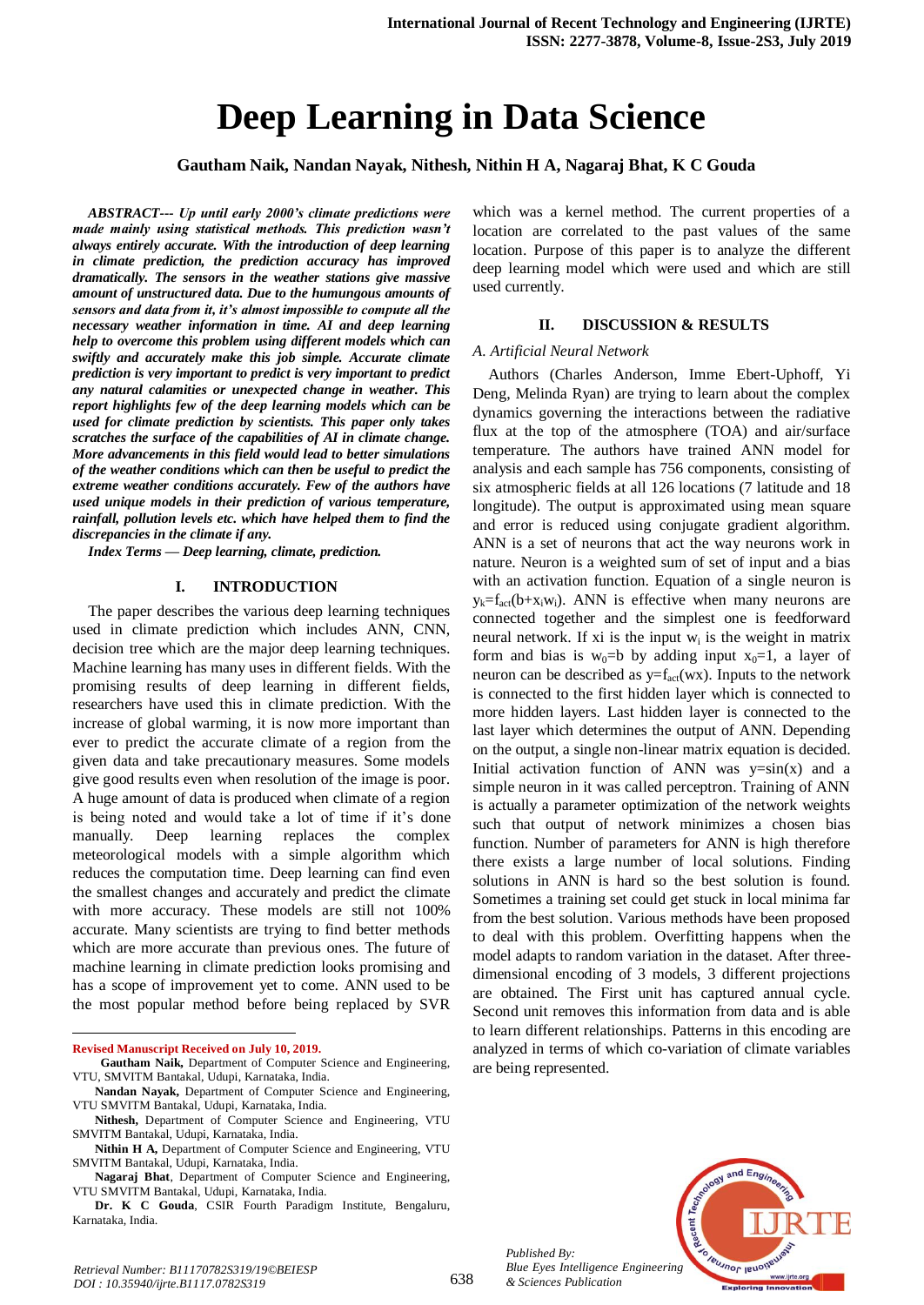

#### *B. Autoencoder Network*

Autoencoder learns less co-related functions sequentially. A single unit autoencoder network with bottleneck layer is trained to fit data. Original samples and approximated samples of the trained autoencoders are subtracted. In the second autoencoder, approximation of data by the first autoencoder is removed and the second autoencoder is trained on the residual data. In the third autoencoder, sequential projection and subtraction operation is done using Gran-Schmidt algorithm which is used in the single value decomposition. The first unit captures the annual cycle, by removing this information second unit different relationships and the third unit. The pattern in the encoding are reanalyzed with respect to which co-variation in climate variable are represented. The authors have used this model to predict temperature. 4 different models have predicted the temperature 1,3,6 and 12 hours apart. In the first input temperature is used. In second experiment, exogenous input as precipitation was used. After tuning hyperparameters for 8 models, they are compared. Introducing precipitation as an input improved the results. In the future, data from other places can help in making better prediction.



## *C. Support Vector Machine*

The Support Vector Machine (SVM) is proposed by Cortes and Vapnik based on statistical learning theory. It has been widely applied in time series prediction as well as power load demand forecasting and fault prediction.



*D. Ensemble Method*

Authors Xueheng Qiu, Le Zhang, Ye Ren and P. N. Suganthan have used this model. Their ensemble model consists of deep learning methods from DBN and SVR and evaluated using Mackey-Glass time series dataset. This method combines different learning algorithms in an efficient manner to obtain the result. Statistical reason: Ensemble model reduces the chance of taking an unrelated model by joining all these models. Computational reason: Some algorithms perform local search to obtain optimal solution. Ensemble techniques perform local searches from various starting points. Representational: No single Hypothesis can represent a true function f ; rather, it can be approximated using the mean of different hypotheses. This technique works best for short-term time series load demand forecasting sequence. Ensemble methods have better results compared to single structure algorithms. The ensemble method consisting of DBN (Deep Belief Network) and SVR (Support Vector Regression) has shown stronger outcomes for rebuilding practice and precise outcomes for forecast.



## *E. Convolutional Neural Network*

It comprises of several convolution layers and some fully linked layers. Between two adjacent convolutional layers, rule sampling operations take place. CNN inputs are format (w, h, c) where w is width, h is pixel height, and c is each pixel's color channel number. CNN output is the q probability unit vector depending on the number of categories. The convolution operation between kernel and input image are performed. Typical convolution layer contains k filters with size (*i,j,c*) where *i* is the width, *j* is the height. Filters are less than width *w* and height *h* of input image. Colour channel of the input image is always *c*. Each filter is combined independently with input images followed by non-linear transformation and generates feature maps k which is the input for the next layer. The dot product is calculated between the filter entry and the local area to which the input image is connected. Learnable filters are set as the parameter. Certain regions produce larger output than others when the filter goes through all the inputs. It can be extracted and preserved in the feature maps and passed to the next layer regardless of where this feature is present in the input. The smaller sample is taken from an existing sample generated from the convolution layer over a common area (s.t) where the width is s and the height is t. As the depth rises, feature map resolution becomes more severe. In a fully connected layer, all hidden units are connected to a previous layer. In the last layer, the fully connected layer features vectors from previous layer on high

*Published By: Blue Eyes Intelligence Engineering & Sciences Publication* 

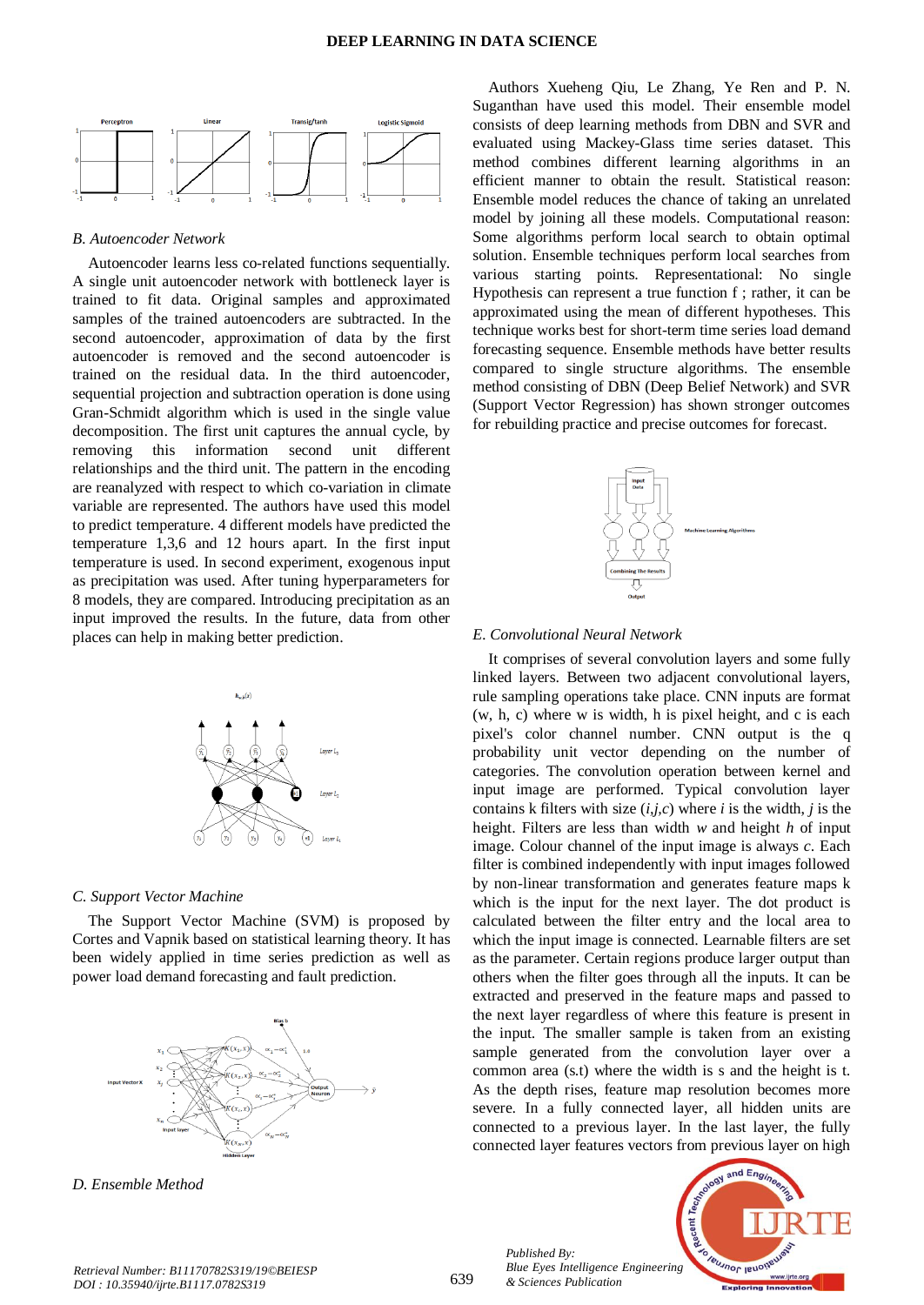level reasoning to produce final class score for image object. This CNN architecture was used by authors to classify tropical cyclones, atmospheric storms and weather fronts. The deep CNN has 4 learnable layers, 2 convolution layers and 2 fully connected layers.. Authors have used this model to classify atmospheric rivers and weather fronts. Since the model chosen is small, the extreme event classification showed high accuracy. No overfitting was observed because of 4 layers and weight decay regulation. Good train and test results says that CNN is able to learn representation of labelled climate pattern label and predict based on feature learned. Deep CNN avoid subjective threshold by learning from the labeled data. For tropical cyclone, the train and test accuracy were 99% and 99% respectively for around 30 min. for atmospheric river, train and test percentage was 90.5% and 90% respectively for 6-7 hours. For the event weather front, train and test accuracy was 88.7% and 89.4% respectively. In the future, authors want to create a CNN architecture that can discriminate between different variables based on the type of event and that can handle events at different spatial scales.

## *F. Decision Tree*

Decision tree repeatedly divides a multidimensional dataset into smaller subdomain by selecting variables and decision requirements that tries to get as many dissimilarities as possible. In each node, every predictor is compared with dissimilarity metric. The splitting condition for a node is selected by selecting the node with highest prediction and threshold. After a reasonable number of splitting, prediction is rounded off to a single value. One of the advantages is that it is human readable and perform variable selection as a part of model selection process. Disadvantage is that there is a high chance of overfitting and if there is a small variance, it could lead to a large error.

## *G. Multi-Task Neural Network*

MTTN is presented as series of fully connected hidden layer in which the activations at level l are a function of previous layer,  $h_1=h(h_1-1; W_1)$  parameterized by a weight matrix. The first hidden layer  $h_1$  is connected to the input and the last hidden layer is connected to K outputs. Every hidden layer has a feature map and each output  $y_k$  is a prediction. The main advantage of MTTN is that it can learn a feature map and different prediction model together. The authors used a MTNN with two layers of 1000 and 100 hidden units each and four outputs. Performance of MTTN is compared against linear and logistic regression. It is observed that MTTN reduces MSE by 70% and improves AUC by 11%. To show that MTTN has interpretable features backward variable selection is used to identify second layer feature that best predicts the next month's temperature. 50 input patterns are selected that maximize the feature's activation and mean and standard deviation of each variable is plotted. It is concluded that increasing solar radiation means increased future temperature.

## *H. Stacked Autoencoder*

Authors are Moinul Hossain, Banafsheh Rekabdar, Sushil J. Louis, Sergiu Dascalu. A neural network having an input, an output and a few hidden layers is called autoencoder network. Autoencoder constructs its own input and output.

Useful features of input data can be learnt by keeping hidden layers narrower than input data. Stacked auto encoders have various layers of sparse auto encoders in which inputs from one layer are entered into the next layer.

The encoding step of each layer is:

$$
a^{(l)} = f(z^{(l)})
$$
  

$$
z^{(l+1)} = W^{(l,1)}a^{(l)} + b^{(l,1)}
$$

While the decoding step is given by:

$$
a^{(n+l)} = f(z^{(n+l)})
$$
  

$$
z^{(n+l+1)} = W^{(n-l,2)}a^{(n+l)} + b^{(n-l,2)}
$$

If  $a(1)$  is the node activation in layer 1,  $z(1)$  is the total weighted input sum for the unit in layer l (for the first layer, z is the input data),  $W(l, k)$  ->weight b(l, k)->bias.

Authors focused on the applicability of deep learning to predict hourly air temperature with real sensor data. The air temperature was modelled according to temperature, wind speed, relative humidity and barometric pressure. They observed stacked auto encoder performed better than neural network in temperature prediction because of 97.94% accuracy rate compared to 94.92% accuracy of neural network. They suggest that more variables like relative humidity can improve the accuracy.

## *I. Bayesian deep learning*

by:

Authors emphasizing on this topic are Thomas Vandal, Auroop R Ganguly. Direct results are difficult to obtain for more than one hidden layer in a network. First, in the neural network, weights are defined as  $w = \{w1, w2, \dots, wL\}$  where  $w \sim N(0,1)$  and L is the number of layers.

Random outputs are denoted by  $f_{w}(x)$  and the probability is given by  $P(y|fw(x))$ 

If there are data X and Y, we conclude that the subsequent  $p(w|X, Y)$  describes the parameter distribution.

• Regression task with a predictive Gaussian posterior  
is 
$$
p(y|fw(x)) = N
$$
 $\left[\hat{y}, \hat{\sigma}^2\right]$  with random output given

$$
\left[\hat{y},\hat{\sigma^2}\right]_{=f^w(x)}
$$

Variational inference is applied to the weights and

approximate and trackable distribution  $q_{\theta}(w) = \prod_{i=1}^{n}$  $q_{M_i(W_l)}$ <sub>where</sub>  $q_{M_i(W_l)=\mu_{lX}}$  diag[bernoulli(1-p<sub>1</sub>)k<sub>1</sub>] parameterized by  $\theta_l = (M_l, p_l)$  containing the weight mean of shape  $k_1$  x  $k_{l+1}$  where k is the number of hidden layers in 1 and  $p_1$  is the dropout probability are defined. Furthermore, Kullback-leibler divergence is minimized between  $q_{\theta}(\omega)$  and true posterior p(w|X,Y).

*Published By: Blue Eyes Intelligence Engineering & Sciences Publication* 

640

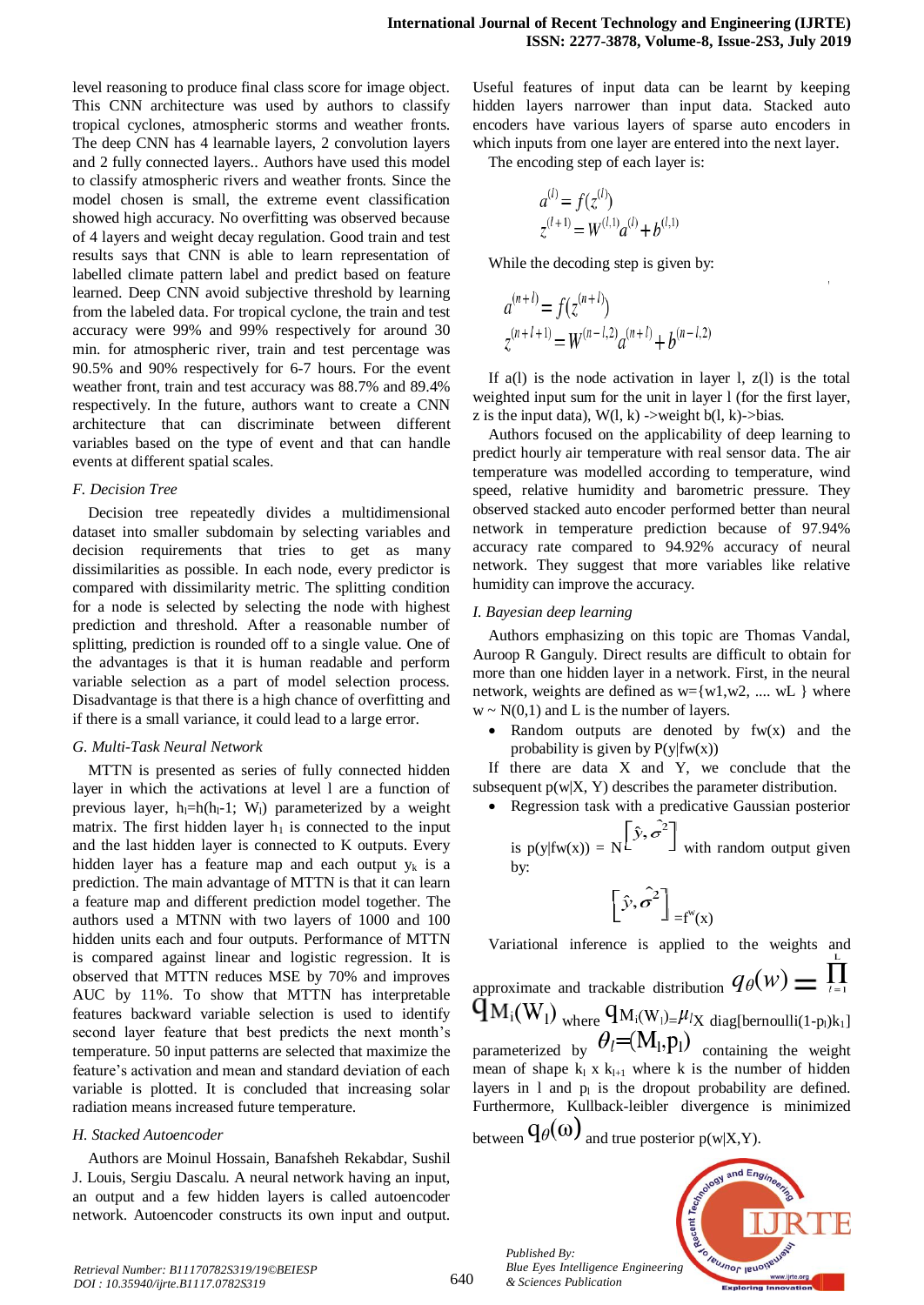The optimization objective of variational interpretation is:

$$
\mathscr{L}(\theta) = \frac{1}{M} \sum_{i \in S} \log p(y_i | f^{\omega}(x_i)) + \frac{1}{N} KL(q_{\theta}(\omega) | p(\omega)) = \mathscr{L}_x(\theta) + \frac{1}{N} KL(q_{\theta}(\omega) | p(\omega))
$$

A well estimated pl is important to obtain well calibrated uncertainty estimates. Concrete distribution prior to which the Bernoulli distribution is continuously approximated is preferred over pl as constant.

• The kl divergence term by Gal et.al is:

$$
\text{KL}(q_{\theta}(\mathbf{w})\|\mathbf{p}(\mathbf{w})) = \sum_{l=1}^{L} \text{KL}(q_{\text{M}_l}(\mathbf{w}_l)\|\mathbf{p}(\mathbf{w}_l))
$$
\n
$$
\text{KL}(q_{\text{M}_l}(\mathbf{w})\|\mathbf{p}(\mathbf{w})) \propto \frac{l^2(1-p_l)}{2} \|\mathbf{M}_l\| \cdot \mathbf{K}_l \mathcal{H}(p_l)
$$

Where the entropy of Bernoulli random variable with probability p is  $\mathscr{H}$  (p)= -p log p=(1-p) log(1-p). Given the entropy term for the desired effect, the learning dropout probability cannot exceed 0.5. The three Bayesian neural networks-MC-Dropout, Concrete Dropout, and Dropout with Alpha-Divergence are taught. On sample information and adversarial examples, the 3 techniques have excellent outcomes. Predictive uncertainty about their statistical downscaling data set, however, is bad. Currently the model provides value in predicting uncertainty but more experimentation needs to be done. The current model assume output variable follows a normal distribution which doesn't work in real life. The authors suggest that adaption to a well-suited distribution and network architecture at extremes will improve performance. Nevertheless, this model makes better prediction than vanilla dropout methods so they are going to continue with the result.

#### *J. Recurrent Neural Network*

Elman network is an RNN form consisting of one or more layers that are hidden. The input layer provides the first layer weights and likewise the prior layer provides the present layer the value. Elman network has functions: continue and discontinue which acts as an activation function. The delay in the previous time $(t-1)$  may be used in the current time(t) in the first hidden layer. The main advantage of RNN is that noise will be adjusted through feedback connection at the previous input to the next level.

Let  $x(t)$  and  $y(t)$  be time series input and output respectively ; WIH, WHH and WHO are the three link weight matrices.The training sequence begins at time t0 ends at time t1 and the sum of the standard error function  $E_{\text{sse/ct(t)}}$  over time at each time step:

$$
E_{total}(t_0, t_1) = \sum_{t=1}^{t_1} E_{sse/c}(t)
$$
  
\n
$$
\Delta W_{ij} = -\eta \frac{\partial E_{total}(t_0, t_1)}{\partial W_{ij}} = -\eta \sum_{t=1}^{t_1} \frac{\partial E_{total}(t_0, t_1)}{\partial W_{ij}}
$$

Heuristically optimizing technique for predicting rainfall is performed on the basis of the weather dataset ENSO variable. The authors concluded that with medium accuracy, RNN can be applied to prediction of rainfall. They hope to

use Conditional Restricted Boltzmann Machine (CRBM) and Convolutional Neural Network (CNN) in future experiments that provide better representation.

## *K. Back-Propagation*

A random number is generated and assigned to the network node. It is usually a small number. First the forward propagation is done for the input node throughout the network. The expected outcome and the obtained results are compared and error is calculated. Backpropagate the error value through the network. Weights are updated in the end. Few of the problems faced here is that getting the final answer may take a lot of time. Final weights might reach a local minima if the error surface is too complex. This can be solved by Levenberg-Mearquarde method.

## **III. CONCLUSION**

In this paper, we conducted a survey of profound learning-based climate prediction research. We have taken few of the papers written by authors to study the models they have used and the area where these models can be used. These models are not 100% accurate so there is still a scope of improvement. There are more models proposed by different authors. Since machine learning is still an evolving field, we can expect better models to come and perform better than these models. This paper can motivate researchers about different uses of deep learning and to take deep learning in different fields of science. Deep learning can lead to an efficient and improved results which can help them create a better tomorrow.

## **REFERENCES**

- 1. Afan Galih Salman, Bayu Kanigoro, Yaya Heryadi "Weather forecasting using deep learning techniques" [2015](https://ieeexplore.ieee.org/xpl/mostRecentIssue.jsp?punumber=7400713)  [International Conference on Advanced Computer Science and](https://ieeexplore.ieee.org/xpl/mostRecentIssue.jsp?punumber=7400713)  [Information Systems \(ICACSIS\)](https://ieeexplore.ieee.org/xpl/mostRecentIssue.jsp?punumber=7400713) [https://ieeexplore.ieee.org/abstract/document/7415154/referen](https://ieeexplore.ieee.org/abstract/document/7415154/references#references) [ces#references](https://ieeexplore.ieee.org/abstract/document/7415154/references#references)
- 2. Machine Learning in Python for Weather Forecast based on Freely available Weather Data- E. B. Abrahamsen, O. M. Brastein, B. Lie Proceedings of ;The 59th Conference on Simulation and Modelling (SIMS 59), 26-28 September 2018, Oslo Metropolitan University, Norway [http://www.ep.liu.se/ecp/article.asp?issue=153&article=024&](http://www.ep.liu.se/ecp/article.asp?issue=153&article=024&volume=) [volume=](http://www.ep.liu.se/ecp/article.asp?issue=153&article=024&volume=)
- 3. M. Møller, "A scaled conjugate gradient algorithm for fast supervised learning," Neural networks, vol. 6, no. 4, pp. 525– 533, 1993
- 4. G. H. Golub and C. F. V. Loan, Matrix Computations. Johns Hopkins University Press, fourth ed., 2012
- 5. Application of Deep Convolutional Neural Networks for Detecting Extreme Weather in Climate Datasets. [Yunjie Liu,](https://arxiv.org/search/cs?searchtype=author&query=Liu%2C+Y)  [Evan Racah,](https://arxiv.org/search/cs?searchtype=author&query=Racah%2C+E) [Prabhat,](https://arxiv.org/search/cs?searchtype=author&query=Prabhat) [Joaquin Correa,](https://arxiv.org/search/cs?searchtype=author&query=Correa%2C+J) [Amir Khosrowshahi,](https://arxiv.org/search/cs?searchtype=author&query=Khosrowshahi%2C+A)  [David Lavers,](https://arxiv.org/search/cs?searchtype=author&query=Lavers%2C+D) [Kenneth Kunkel,](https://arxiv.org/search/cs?searchtype=author&query=Kunkel%2C+K) [Michael Wehner,](https://arxiv.org/search/cs?searchtype=author&query=Wehner%2C+M) [William](https://arxiv.org/search/cs?searchtype=author&query=Collins%2C+W)  [Collins](https://arxiv.org/search/cs?searchtype=author&query=Collins%2C+W) <https://arxiv.org/abs/1605.01156>
- 6. Vandal, T., Kodra, E., Dy, J., Ganguly, S., Nemani, R., & Ganguly, A. R. (2018). Quantifying Uncertainty in Discrete-Continuous and Skewed Data with Bayesian Deep Learning. Proceedings of the 24th ACM SIGKDD International Conference on Knowledge Discovery & Data Mining - KDD'18. doi:10.1145/3219819.3219996



*Published By:*

*& Sciences Publication*